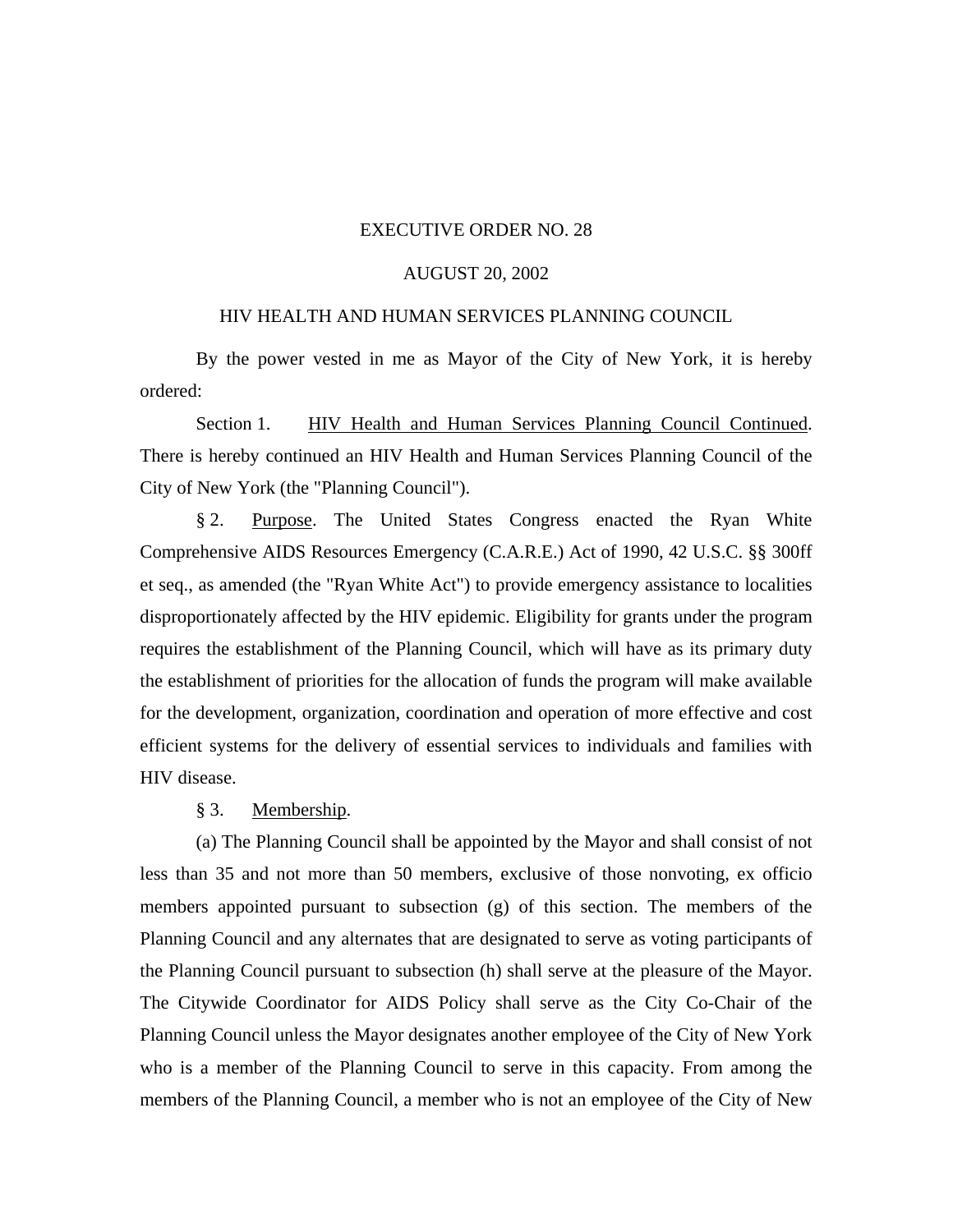York or of any other governmental entity shall be selected to serve for a two-year term as the Community Co-Chair of the Planning Council. The method of selection for the Community Co-Chair shall be election by a majority of the members of the Planning Council at a meeting for which proper notice of such election has been given. No person shall serve for more than two consecutive two-year terms as the Community Co-Chair.

(b) Each member of the Planning Council other than those persons enumerated in subsections (e), (f), and (g) of this section shall be appointed for a two-year term. No such member shall serve for more than two consecutive two-year terms.

(c) The membership of the Planning Council shall include representatives of health care providers, community-based and AIDS service organizations, social service providers, housing and homeless services providers, mental health and substance abuse providers, local public health agencies, hospital planning agencies or health care planning agencies, affected communities (including individuals with HIV disease and historically underserved groups and subpopulations), non-elected community leaders, State government (including the State Medicaid agency and the agency administering the program under part B of the Ryan White Act), grantees of categorical grants for early intervention services under subpart II of part C of the Ryan White Act, grantees under section 2671 of the Ryan White Act, or, if none are operating in the New York Eligible. Metropolitan Area, representatives of organizations with a history of serving children, youth, women, and families living with HIV and operating in the New York Eligible Metropolitan Area, grantees under other federal HIV programs, including but not limited to providers of HIV prevention services, and representatives of individuals who formerly were federal, State, or local prisoners, were released from the custody of the penal system during the preceding 3 years, and had HIV disease as of the date on which the individuals were so released. At least one member of the Planning Council shall represent separately each of these specified categories.

(d) At least thirty-three (33) percent of the positions on the Planning Council shall be allocated to individuals who are receiving HIV-related services pursuant to a grant under section  $2601(a)$  of the Ryan White Act (including a parent of, or a caregiver for, a minor child who is receiving such services) but are not officers, employees, or consultants to any entity that receives amounts from such a grant, and do not represent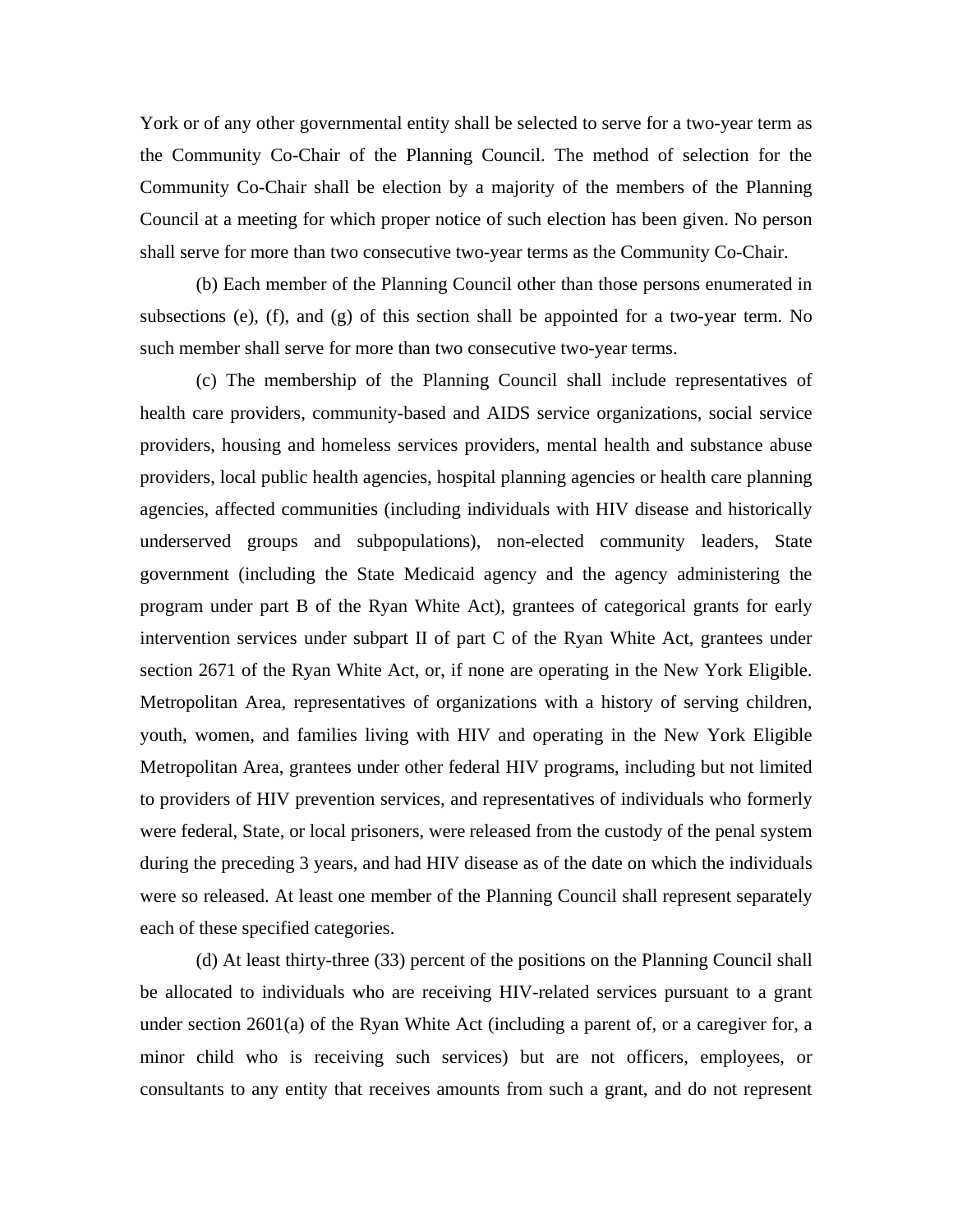any such entity, and reflect the demographics of the population of individuals with HIV disease as determined under paragraph one of subsection (a) of section four of this Executive Order. The Planning Council must reflect the demographics of the population of individuals with HIV disease in the New York Eligible Metropolitan Area.

(e) The Mayor also shall appoint one member that is mutually acceptable to the Mayor and the County Executives of Westchester, Rockland and Putnam Counties to represent these political subdivisions or Health Resources and Services Administration grant recipients therein on the Planning Council.

(f) The Planning Council shall also include as members the following individuals or their designees: the Citywide Coordinator for AIDS Policy of the City of New York; the Commissioner of Health and Mental Hygiene of the City of New York; the Executive Deputy Commissioner for Mental Hygiene of the Department of Health and Mental Hygiene of the City of New York; the Administrator of the New York City Human Resources Administration; the Commissioner of Homeless Services of the City of New York; the Commissioner of Corrections of the City of New York; the President of the Health and Hospitals Corporation; the Director of the Division of HIV Health Care of the AIDS Institute of the New York State Department of Health; and the Deputy Director of the Division of HIV Health Care of the AIDS Institute of the New York State Department of Health. Designees must be at the level of at least an Assistant Commissioner or the equivalent title at a given agency or entity.

(g) The following shall serve as non-voting, ex officio members of the Planning Council: Director of the Office of Management and Budget of the City of New York; Chairperson of the City Human Rights Commission; Commissioner of Aging of the City of New York; Director of the Mayor's Office of Operations; and Director of the Mayor's Office for People with Disabilities.

(h) All members of the Planning Council may designate an alternate to serve in the member's absence. Such alternates must be approved by the City Co-Chair of the Planning Council.

(i) There must be at least one member of the Planning Council from each of New York City's boroughs.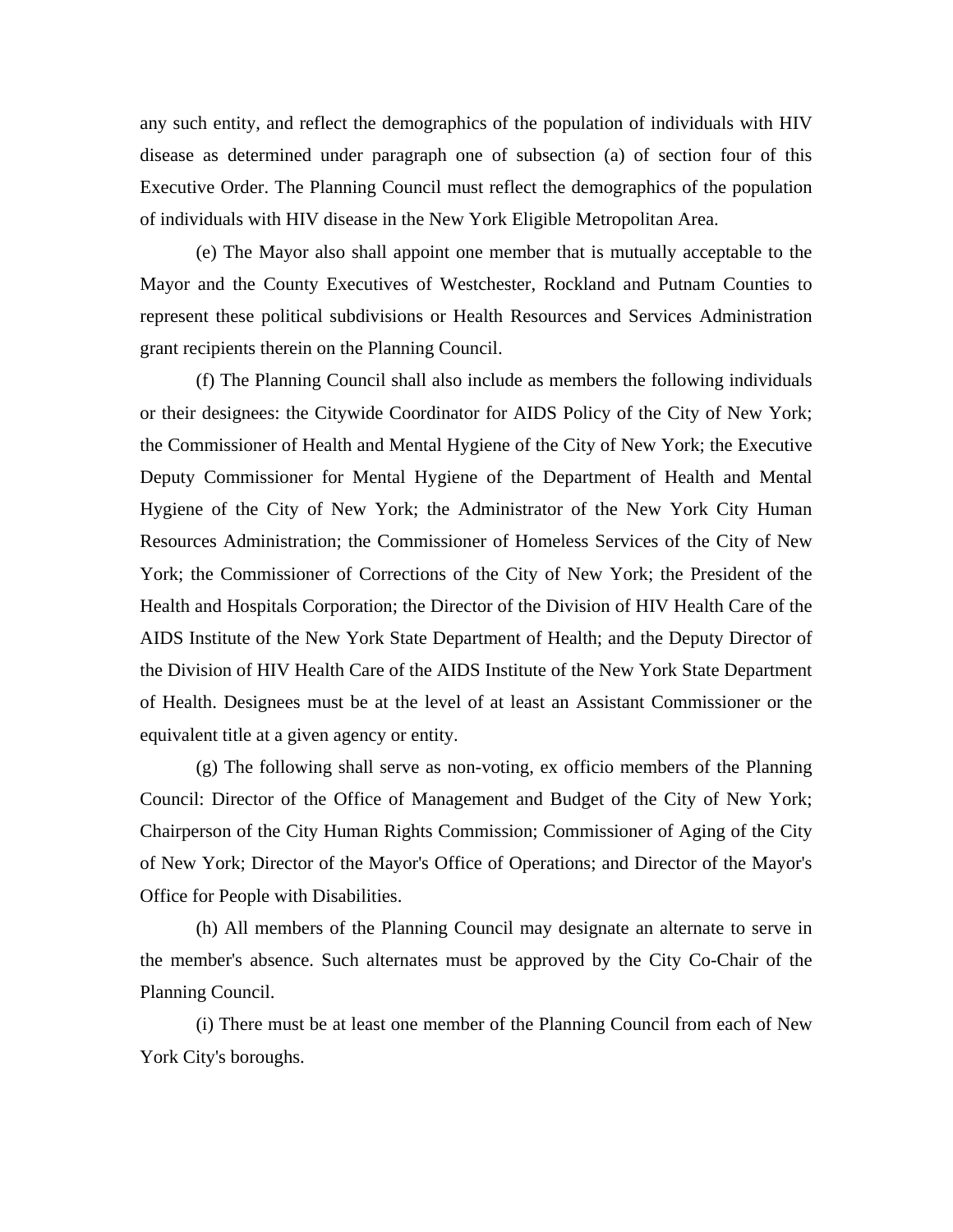(j) In the event of a vacancy, the Planning Council may within ninety (90) days after the vacancy occurs recommend to the Mayor the names of three individuals who would satisfy the relevant qualifying criteria to fill that vacancy.

§ 4. Prior Appointments to Planning Council Continued. Persons who are members of the Planning Council on the effective date of this Order shall continue as members of such Planning Council: (a) unless such continued membership is not authorized by this Order; and (b) for members who are subject to a two-year term, until the expiration of such member's current two-year term or the earlier termination of such membership by resignation, removal, or other event causing a vacancy.

§ 5. Functions. The Planning Council shall:

(a) perform the duties of a Planning Council as set forth in the Ryan White Act, including the following:

(1) determine the size and demographics of the population of individuals with HIV disease;

(2) determine the needs of such population, with particular attention to (i) individuals with HIV disease who know their HIV status and are not receiving HIV-related services, and (ii) disparities in access and services among affected subpopulations and historically underserved communities;

(3) establish priorities for the allocation of funds within the New York Eligible Metropolitan Area, including how best to meet each such priority and additional factors that a. grantee should. consider in allocating funds under a grant based on the (i) size and demographics of the population of individuals with HIV disease (as determined under paragraph one of this subsection) and the needs of such population (as determined under paragraph two of this subsection), (ii) demonstrated (or probable) cost effectiveness and outcome effectiveness of proposed strategies and interventions, to the extent that data are reasonably available, (iii) priorities of the communities with HIV disease for whom the services are intended, (iv) coordination in the provision of services to such individuals with programs for HIV prevention and for the prevention and treatment of substance abuse, including program that provide comprehensive treatment for such abuse, (v) availability of other governmental and non-governmental resources, including the State Medicaid plan under title XIX of the Social Security Act and the State Children's Health Insurance Program under title XXI of such Act to cover health care costs of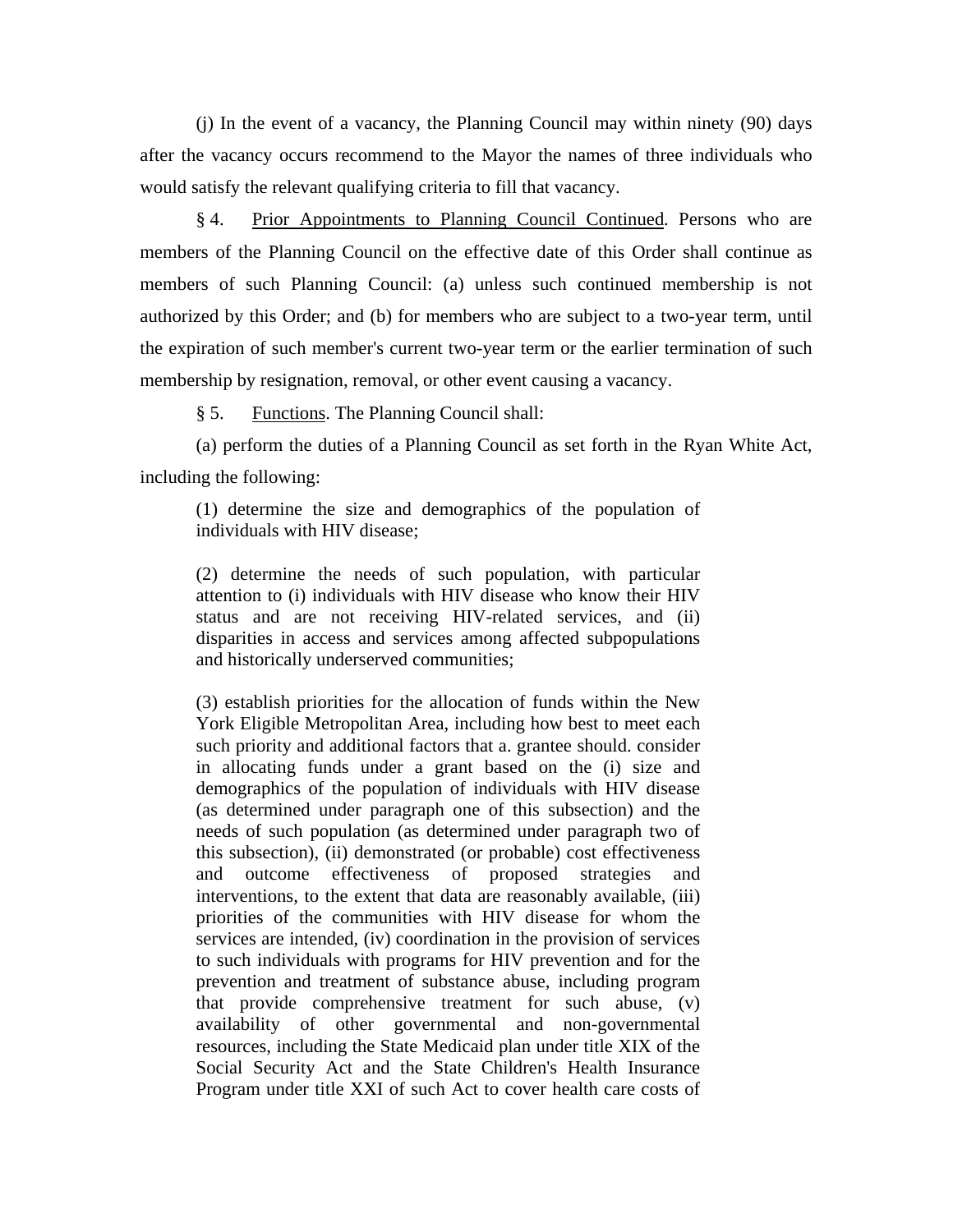eligible individuals and families with HIV disease, and (vi) capacity development needs resulting from disparities in the availability of HIV-related services in historically underserved communities;

(4) develop a comprehensive plan for the organization and delivery of health and support services described in section 2604 of the Ryan White Act that (i) includes a strategy for identifying individuals who know their HIV status and are not receiving such services and for informing the individuals of and enabling the individuals to utilize the services, giving particular attention to eliminating disparities in access and services among affected subpopulations and historically underserved communities, and including discrete goals, a timetable, and an appropriate allocation of funds, (ii) includes a strategy to coordinate the provision of such services with programs for HIV prevention (including outreach and early intervention) and for the prevention and treatment of substance abuse (including programs that provide comprehensive treatment services for such abuse), and (iii) is compatible with any State or local plan for the provision of services to individuals with HIV disease;

(5) assess the efficiency of the administrative mechanism in rapidly allocating funds to the areas of greatest need within the New York Eligible Metropolitan Area, and at the discretion of the Planning Council, assess the effectiveness, either directly or through contractual arrangements, of the services offered in meeting the identified needs;

(6) participate in the development of the statewide coordinated statement of need initiated by the State public health agency responsible for administering grants under part B of the Ryan White Act;

(7) establish methods for obtaining input on community needs and priorities which may include public meetings (in accordance with section  $2602(b)(7)$  of the Ryan White Act), conducting focus groups, and convening ad-hoc panels; and

(8) coordinate with federal grantees that provide HIV-related services within the New York Eligible Metropolitan Area.

(b) perform such other functions and assume such other additional responsibilities as the Mayor may from time to time propose.

§ 6. Quorum and Voting Requirements.